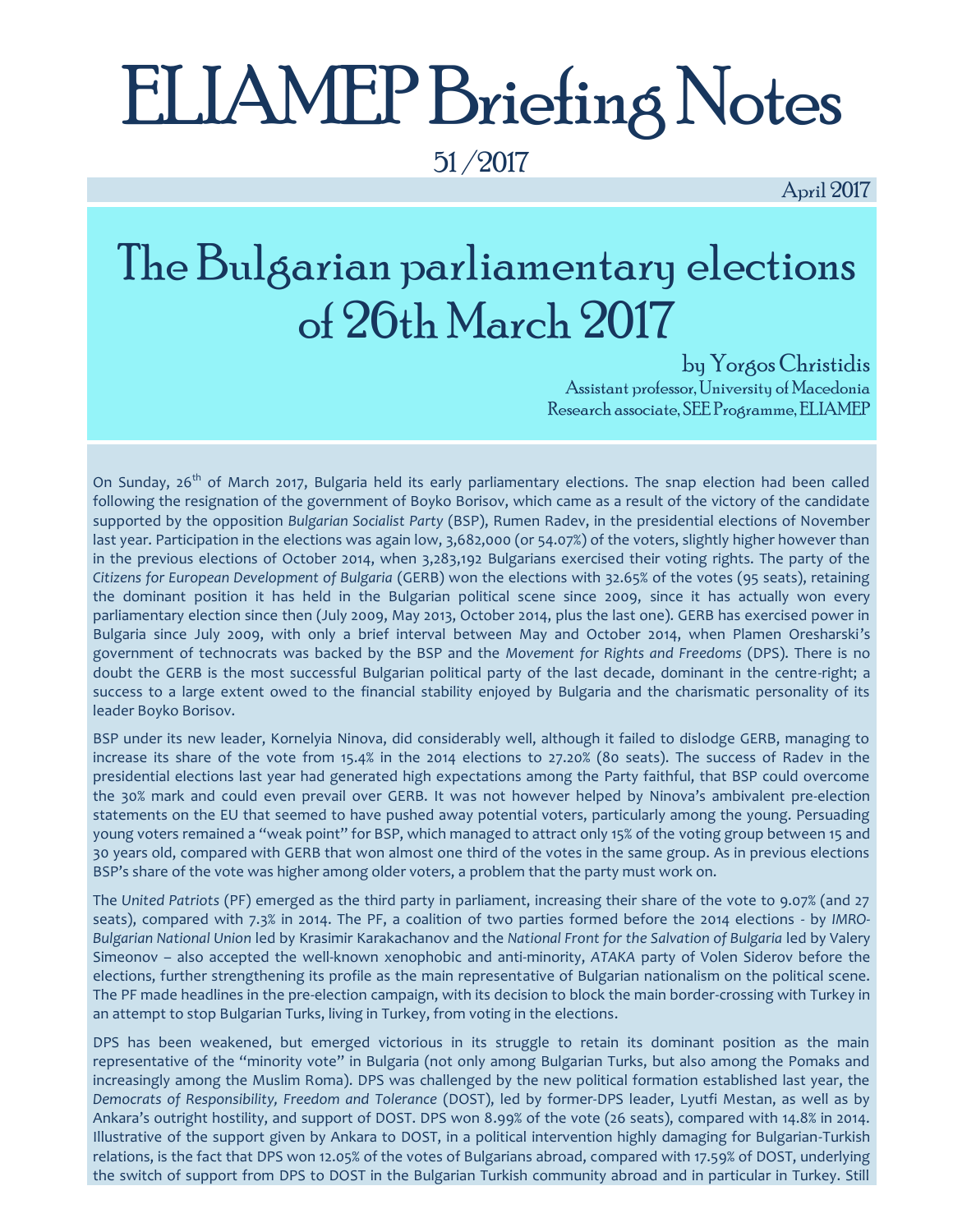Page 2

## The Bulgarian parliamentary elections of 26th March 2017

DPS managed to retain the "hegemonic position" it has established over the Bulgarian Turks, although the recent estrangement from Ankara is something that privately worries the Party leadership.

The newly-established *Volya* party of Veselin Mareshki is the fifth party that managed to cross the 4% barrier and to enter parliament with 4.15% of the vote (12 seats). Mareshki, a businessman from the city of Varna, became widely known to the Bulgarian public last year, when he came fourth in the presidential elections, winning 11.17% of the vote. He is widely regarded as a right-wing populist, portraying himself as the "Bulgarian Trump", and criticized by many for his business activities (in energy and primarily in the pharmaceutical business).

| <b>Parties</b>       | 2014  | 2017                |
|----------------------|-------|---------------------|
| <b>GERB</b>          | 32.7% | 32.65% (95 seats)   |
| <b>BSP</b>           | 15.4% | 27.20% (80 seats)   |
| United Patriots (PF) | 11.8% | 9.07% (27 seats)    |
| <b>DPS</b>           | 14.8% | 8.99% (26 seats)    |
| Volya                | ٠     | $4.15\%$ (12 seats) |
| <b>DOST</b>          | ۰     | 2.86%               |

#### **The 2014 and 2017 parliamentary elections**

#### **Forming the next Bulgarian government: difficult negotiations ahead**

There is general consensus in Bulgaria on the need to establish a new government and to avoid new elections, given the fact that the country assumes the EU Presidency from 1<sup>st</sup> January 2018 and has to prepare itself, while it also has to deal with "regional instability" (developments in neighboring Turkey, refugee crisis, etc.) As the Bulgarian Constitution stipulates, GERB will receive the mandate from the President in order to begin negotiations for the formation of the new government. It appears that GERB has two main alternatives ahead of it:

a. Working with the PF, as the numbers add up, with the two parties having the necessary majority to establish a government (122 seats from 240 seats in total). However, such a government presents a number of challenges. Although the PF supported the previous Borisov government, this time it wants participation and ministerial posts. And the participation of PF in the government might put Sofia into a difficult position vis-à-vis its EU partners (not mentioning Ankara), given the fact that many in the EU regard the PF coalition as a nationalist one with "unacceptable positions" (such as advocating discriminatory practices) towards minorities. Secondly, the PF coalition itself is not solid enough and has a reputation of internal infighting that might threaten the stability of a future government given its fragile parliamentary majority (of just one seat). And lastly, the PF has set a number of demands (such as raising the minimum pension to 300 Euro monthly, allowing only 6 polling stations for Bulgarian voters in Turkey, not reforming the electoral system) that GERB might find difficult to accept.

b. Forming a coalition government with PF and Volya. Such an eventuality would make the new government more stable (144 seats) and put Borisov in a stronger position to withstand "unacceptable demands" on the part of PF. Mareshki himself has demanded participation in the government and has a couple of pre-election positions it regards as non-negotiable (such as dealing with the demographic crisis by, for example, subsidizing cheap housing for young families). A potential problem in the formation of such a coalition is the position of PF: Valery Simeonov has made it known that it will not consent to a coalition government that includes the politician-businessman from Varna.

In case GERB fails to form the new government, BSP would face an uphill struggle in its attempt to succeed, as it needs the support and consent of the other three parties (PF, Volya and DPS). In theory, BSP could establish a coalition